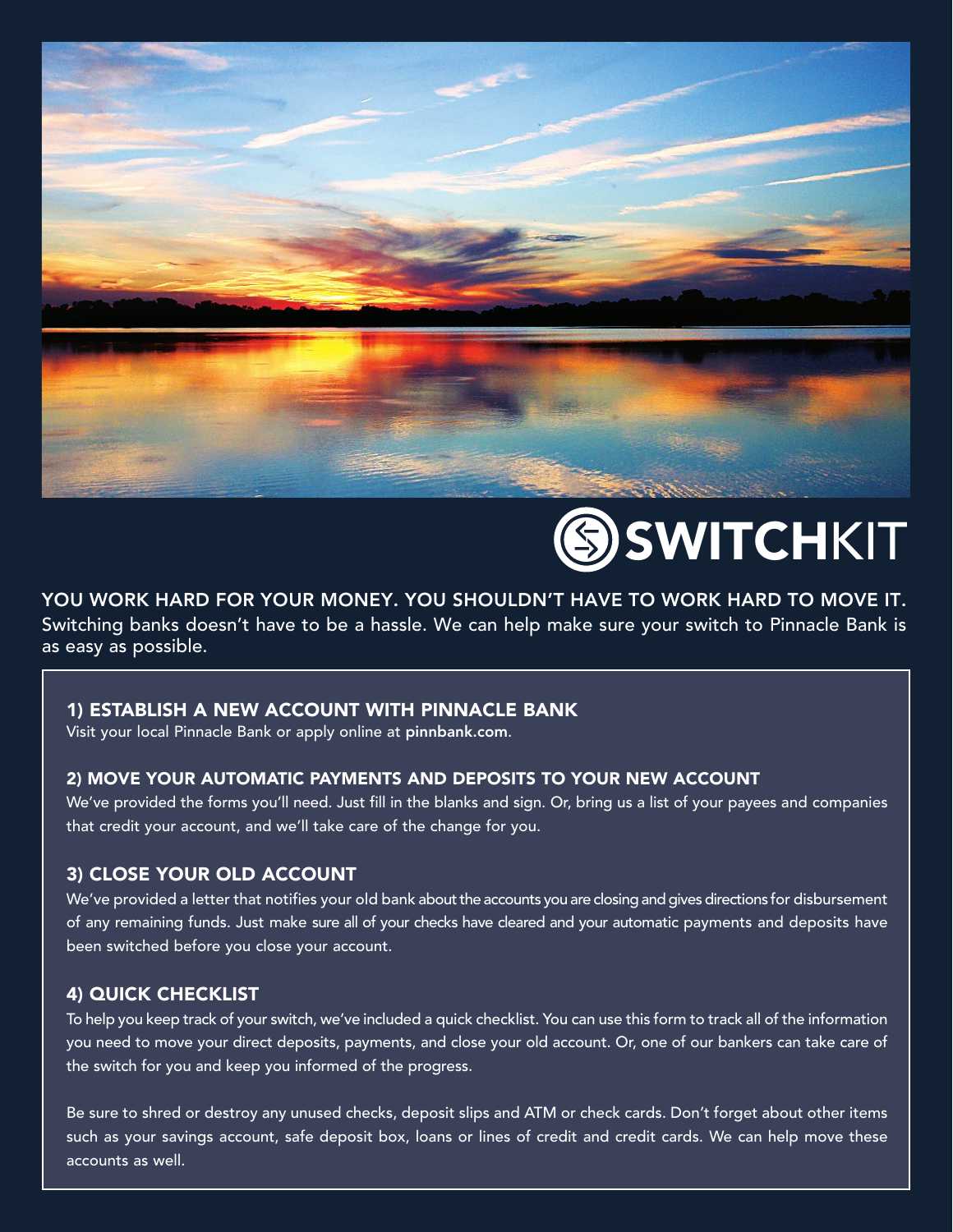

# **SEAUTHORIZATION FOR DIRECT DEPOSIT**

| (Employer)                                  |
|---------------------------------------------|
|                                             |
| PLEASE SWITCH MY DIRECT DEPOSIT TO          |
| PINNACLE BANK STARTING:                     |
|                                             |
|                                             |
|                                             |
| (Attached is voided check)                  |
| 102301513<br>NEW BANK ROUTING #: __________ |
|                                             |
|                                             |
| (Name of Previous Financial Institution)    |
|                                             |
|                                             |
|                                             |
|                                             |
|                                             |
|                                             |
|                                             |
|                                             |
|                                             |
|                                             |
|                                             |
|                                             |
|                                             |
|                                             |

# SWITCHKIT | DIRECT DEPOSIT - PAYROLL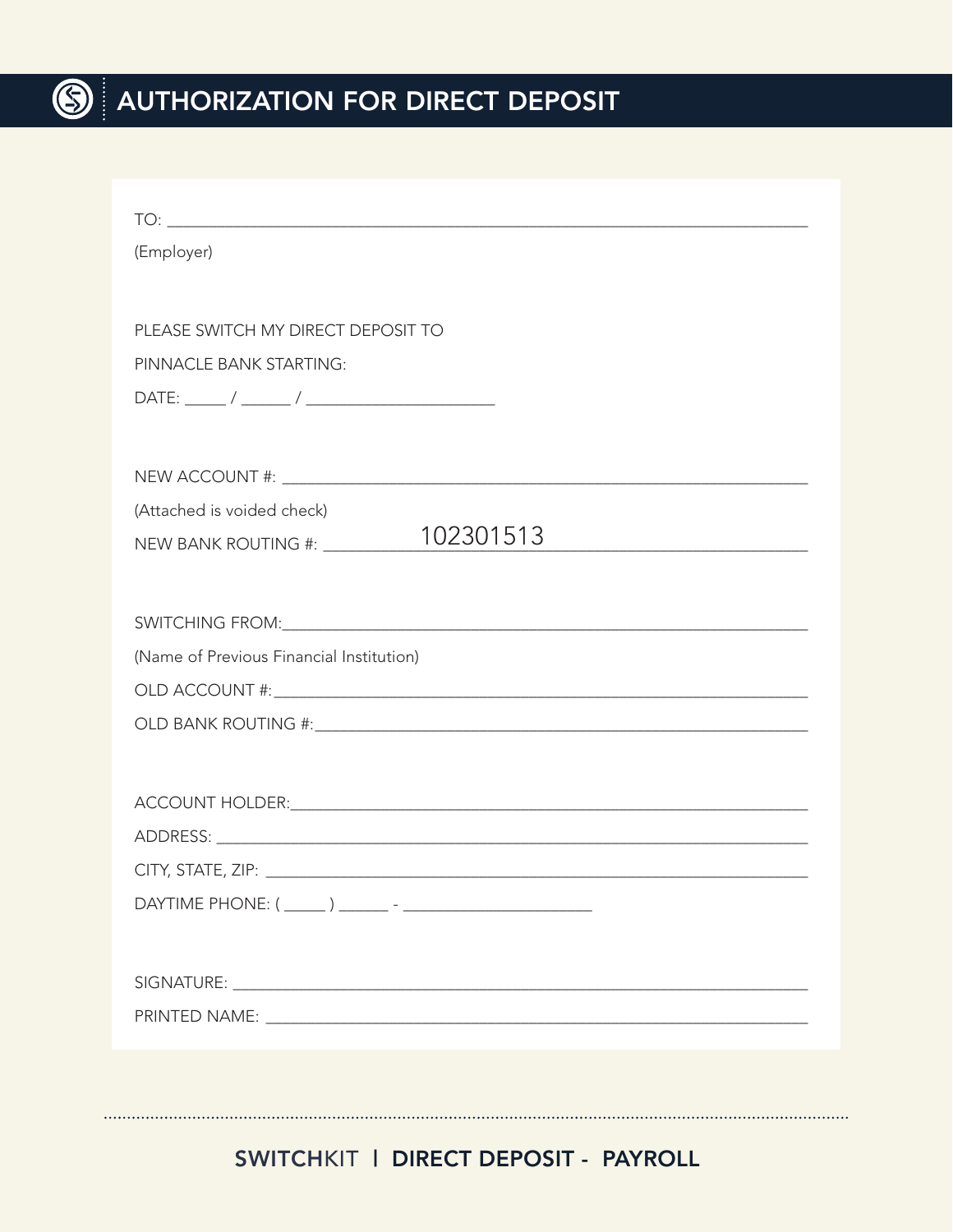

# **S** AUTHORIZATION FOR AUTOMATIC DEPOSIT

# SWITCHKIT | AUTOMATIC DEPOSITS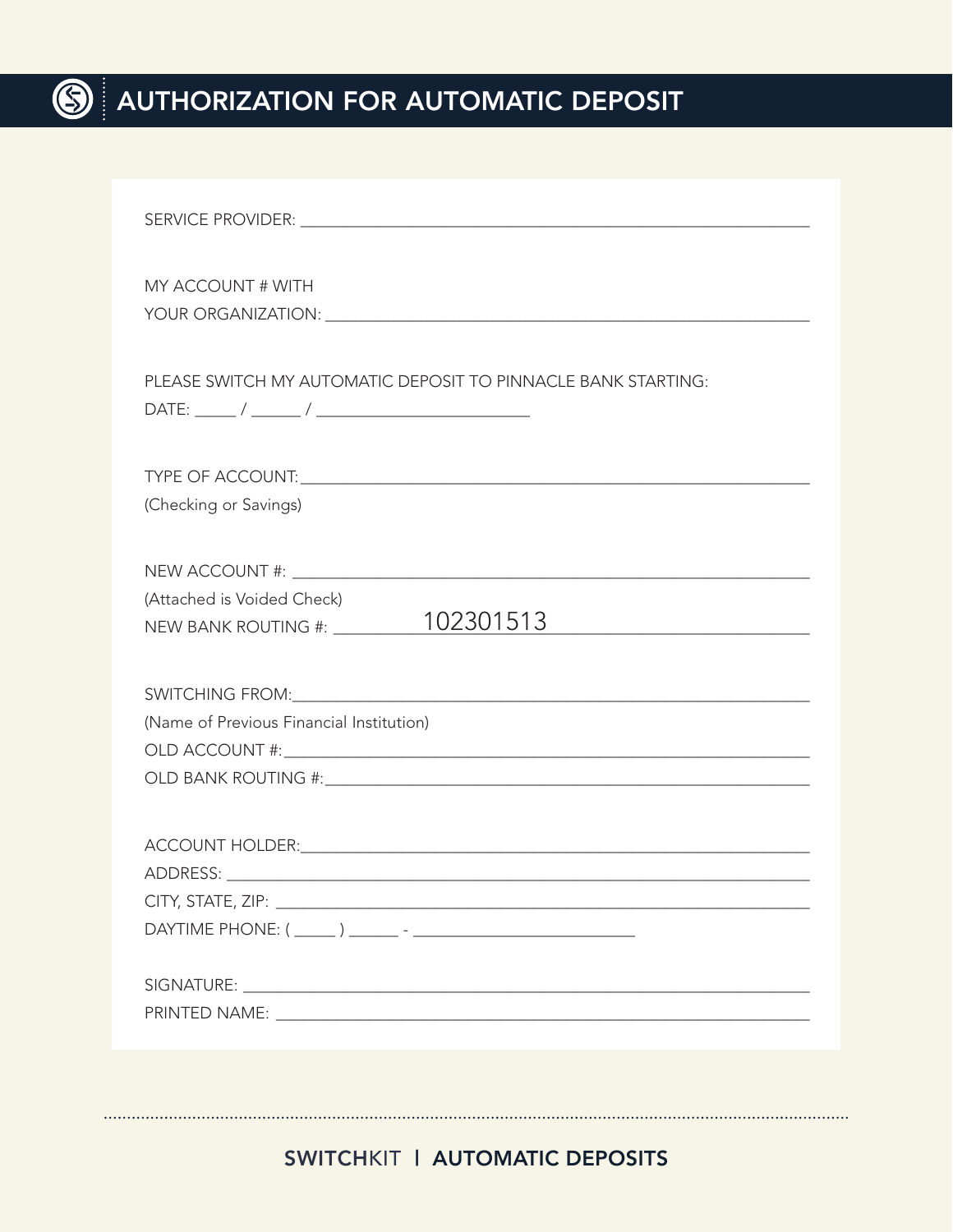|                   | (Financial Institution Name)                                                                          |
|-------------------|-------------------------------------------------------------------------------------------------------|
|                   |                                                                                                       |
|                   |                                                                                                       |
|                   |                                                                                                       |
|                   | (Name(s) on Account)                                                                                  |
|                   | LAST 4 DIGITS OF SOCIAL SECURITY #: ______________________                                            |
|                   | PLEASE CLOSE THE FOLLOWING                                                                            |
|                   | ACCOUNTS WITH YOUR INSTITUTION:                                                                       |
|                   | <b>ACCOUNT TYPE</b>                                                                                   |
| <b>ACCOUNT #1</b> | <b>ACCOUNT</b>                                                                                        |
|                   | OR DEFER PAYMENT<br>SEND PAYMENT AT ONCE GHECK ONE)<br>(CHECK ONE)<br>UNTIL CLOSE OF INTEREST PAYMENT |
| #2                | <b>ACCOUNT TYPE</b>                                                                                   |
| ACCOUNT           | <b>ACCOUNT</b>                                                                                        |
|                   | OR DEFER PAYMENT<br>SEND PAYMENT AT ONCE CHECK ONE)<br>(CHECK ONE)<br>UNTIL CLOSE OF INTEREST PAYMENT |
|                   | <b>ACCOUNT TYPE</b>                                                                                   |
| ACCOUNT#3         | <b>ACCOUNT</b>                                                                                        |
|                   | OR DEFER PAYMENT<br>SEND PAYMENT AT ONCE CHECK ONE)<br>(CHECK ONE)<br>UNTIL CLOSE OF INTEREST PAYMENT |
|                   | Forward funds to me at the following address:                                                         |
|                   |                                                                                                       |
|                   |                                                                                                       |
|                   |                                                                                                       |
|                   |                                                                                                       |
|                   |                                                                                                       |
|                   | <b>JOINT ACCOUNT</b>                                                                                  |
|                   |                                                                                                       |
|                   |                                                                                                       |

# SWITCHKIT | ACCOUNT CLOSING REQUEST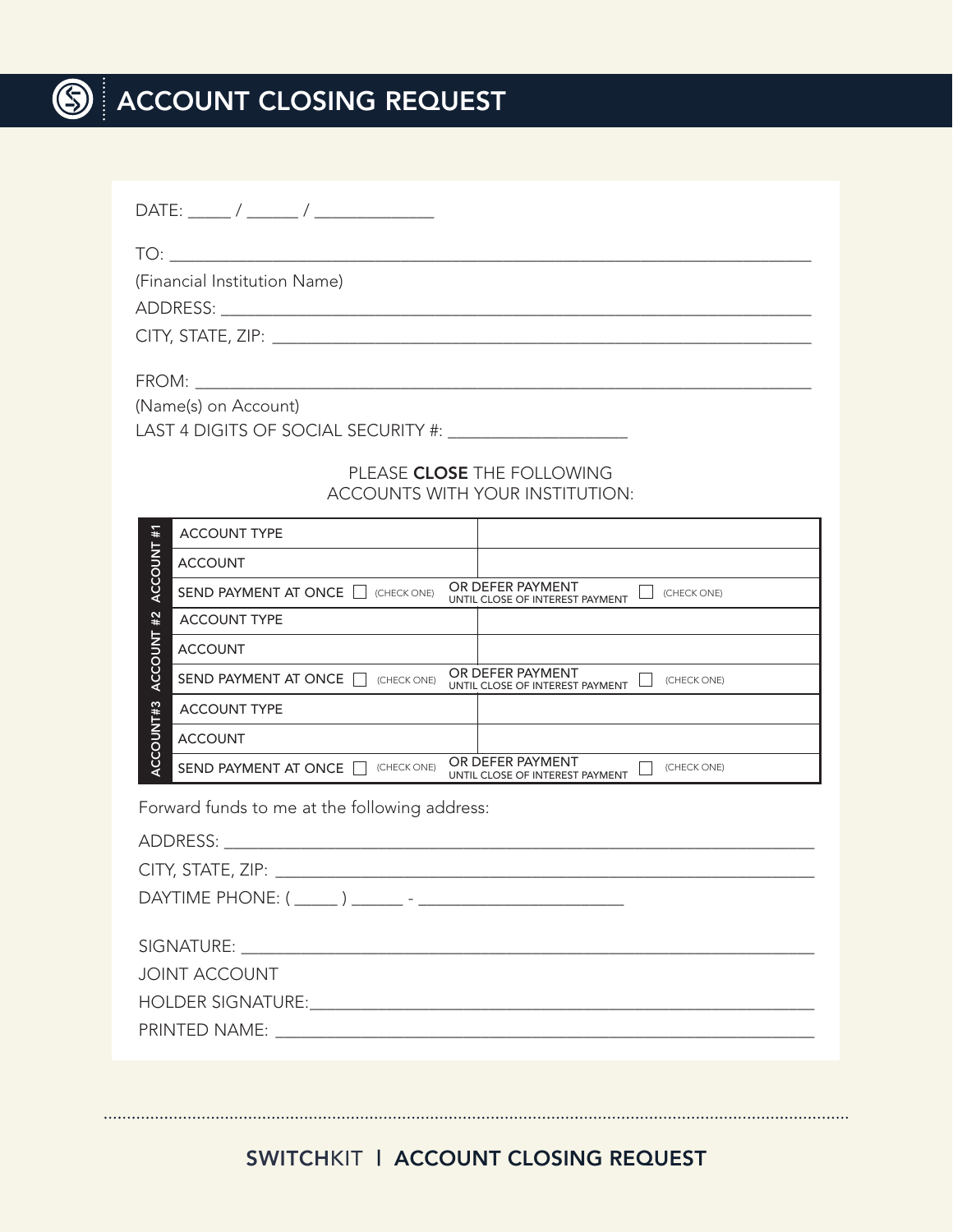# WE MAKE IT EASY TO SWITCH TO PINNACLE BANK. JUST FOLLOW OUR SIMPLE CHECKLIST TO MAKE YOUR MOVE AS SMOOTH AS POSSIBLE.

| Open your new account(s) at Pinnacle Bank. |  |  |  |  |  |  |  |  |
|--------------------------------------------|--|--|--|--|--|--|--|--|
|--------------------------------------------|--|--|--|--|--|--|--|--|

- | Fill out the enclosed Direct Deposit, Automatic Deposit and Automatic Payment forms.
	- Make sure all of your checks have cleared and your automatic payments and deposits have been switched before you close your account.
	- Close your account by notifying your old bank with the enclosed form.
	- **T** Destroy all unused checks, deposit slips, ATM and check cards. Keep your new Pinnacle Bank routing and account numbers handy for direct deposit and automatic withdrawal requests.



THE WAY BANKING SHOULD BE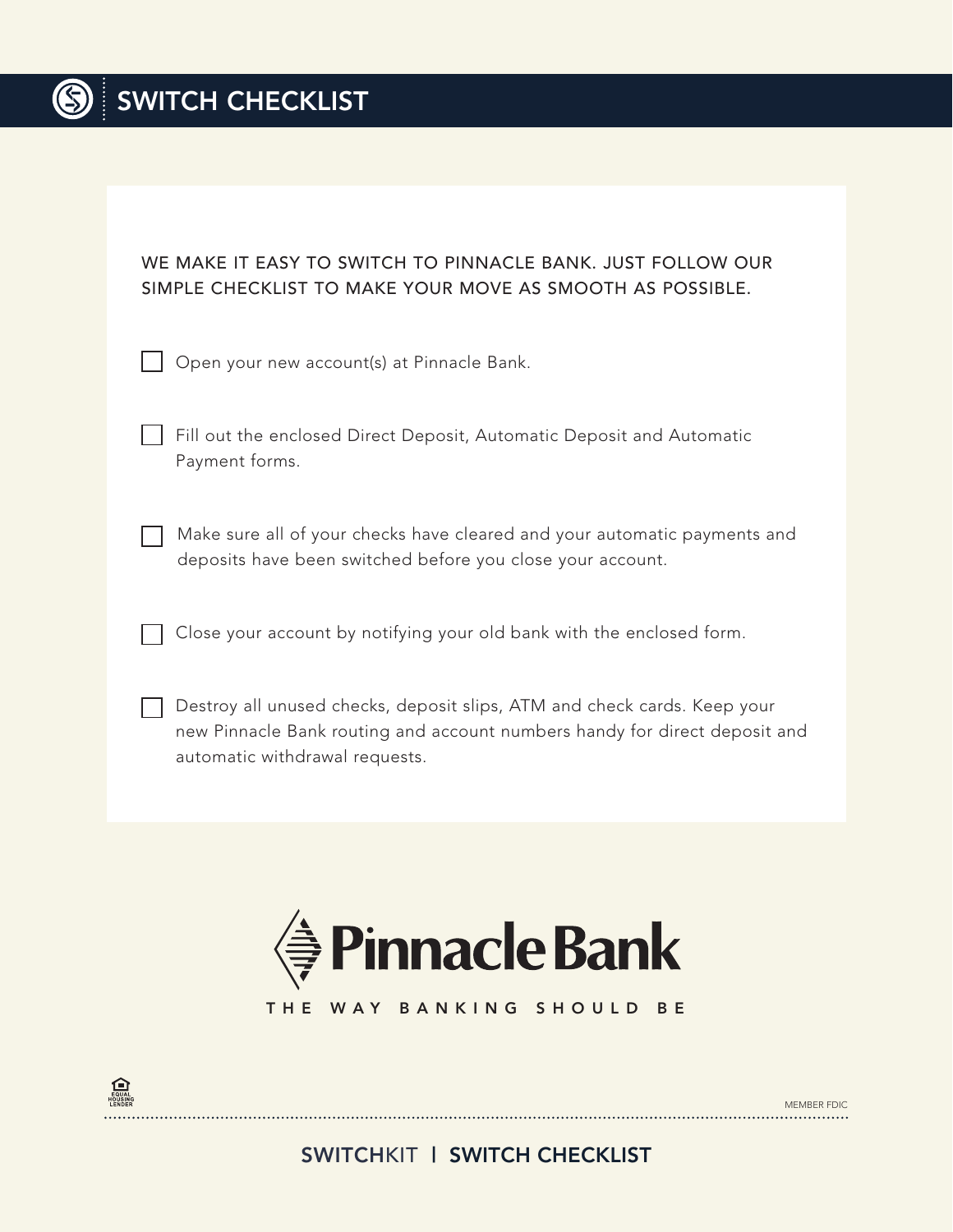You can use this form to keep track of all the information you need to move your direct deposits, payments and close your old account.

#### YOUR PINNACLE BANK ACCOUNT #\_\_\_\_\_\_\_\_

YOUR PINNACLE BANK ROUTING #

102301513

|                     | <b>COMPANY</b> (Name/Address)   |  |               |
|---------------------|---------------------------------|--|---------------|
| ш<br>$\overline{5}$ | DATE LETTER MAILED              |  | <b>STATUS</b> |
|                     | <b>ESTIMATED SWITCHING DATE</b> |  |               |
|                     | <b>COMPANY</b> (Name/Address)   |  |               |
|                     | DATE LETTER MAILED              |  | <b>STATUS</b> |
|                     | <b>ESTIMATED SWITCHING DATE</b> |  |               |
| ш                   | <b>COMPANY</b> (Name/Address)   |  |               |
| $\alpha$<br>I       | DATE LETTER MAILED              |  | <b>STATUS</b> |
|                     | <b>ESTIMATED SWITCHING DATE</b> |  |               |

#### **AUTOMATED PAYMENTS**

|              | <b>COMPANY</b> (Name/Address)   |  |               |
|--------------|---------------------------------|--|---------------|
| <b>SINC</b>  | DATE LETTER MAILED              |  | <b>STATUS</b> |
|              | <b>ESTIMATED SWITCHING DATE</b> |  |               |
|              | <b>COMPANY</b> (Name/Address)   |  |               |
| <b>DWI</b>   | DATE LETTER MAILED              |  | <b>STATUS</b> |
|              | <b>ESTIMATED SWITCHING DATE</b> |  |               |
|              | <b>COMPANY</b> (Name/Address)   |  |               |
| <b>THREE</b> | DATE LETTER MAILED              |  | <b>STATUS</b> |
|              | <b>ESTIMATED SWITCHING DATE</b> |  |               |

### **DIRECT DEPOSIT**

# SWITCHKIT | TRACK YOUR SWITCH